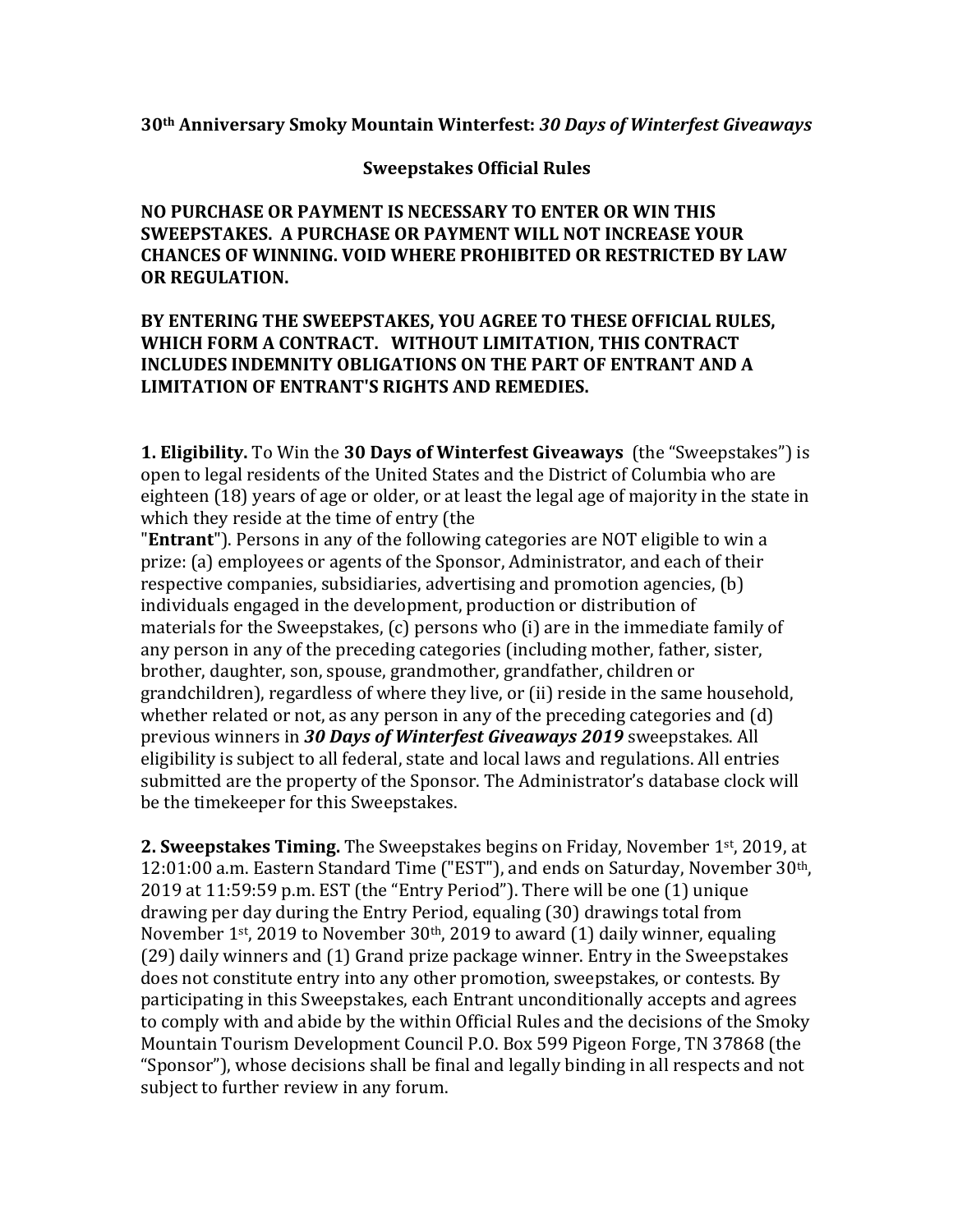**3. How To Enter.** All entries must be made through **www.SmokiesFun.com** and participants must complete all required fields on the registration form, agree to the official rules, and submit. Required Fields will include;

First name Last name Street Address / City / State / Zip Phone Email Click to confirm they are 18 years or older Opt-in for additional info about The Smoky Mountains

**4. Limit. One entry per person.** Entries in excess of any stated limitation, and entries generated by script, macro or other automated means, or any means that subverts the entry process, will be void. Any attempted form of entry other than as described herein including the use of multiple email addresses by the same person, is void. Sponsor will determine, in its sole discretion, what constitutes a valid entry, and reserves the right to reject any submissions that it deems, in its sole discretion, to violate any of Sponsor's policies, standards, or practices. All materials and entries submitted become the property of the Sponsor and will not be returned or acknowledged.

**5. Agreement to Official Rules.** Participation constitutes Entrant's full and unconditional agreement to the within Official Rules and Sponsor's decisions, which are final and legally binding in all respects.

**6. Winner Selection and Notification.** (1) random drawing will be conducted daily during the Entry Period, November  $1<sup>st</sup>$ , 2019 through November 30<sup>th</sup>, 2019 by the Sponsor from all eligible entries received to that point of Entry Period. Potential winner will be notified by e-mail, mail, or phone using the contact information provided at the time of entry. Sponsor shall have no liability for any notification that is lost, intercepted, or not received for any reason. If, despite reasonable efforts, any potential winner does not respond within (48) hours of the first notification attempt, or if prize notification is returned as unclaimed or undeliverable, such potential winner will forfeit the prize and, at Sponsor's discretion, an alternate potential winner may be selected. If any potential winner is found to be ineligible, or if the subject potential winner has not complied with the within Official Rules, or declines a prize for any reason, such potential winner will be disqualified and, at Sponsor's discretion, an alternate potential winner may be selected.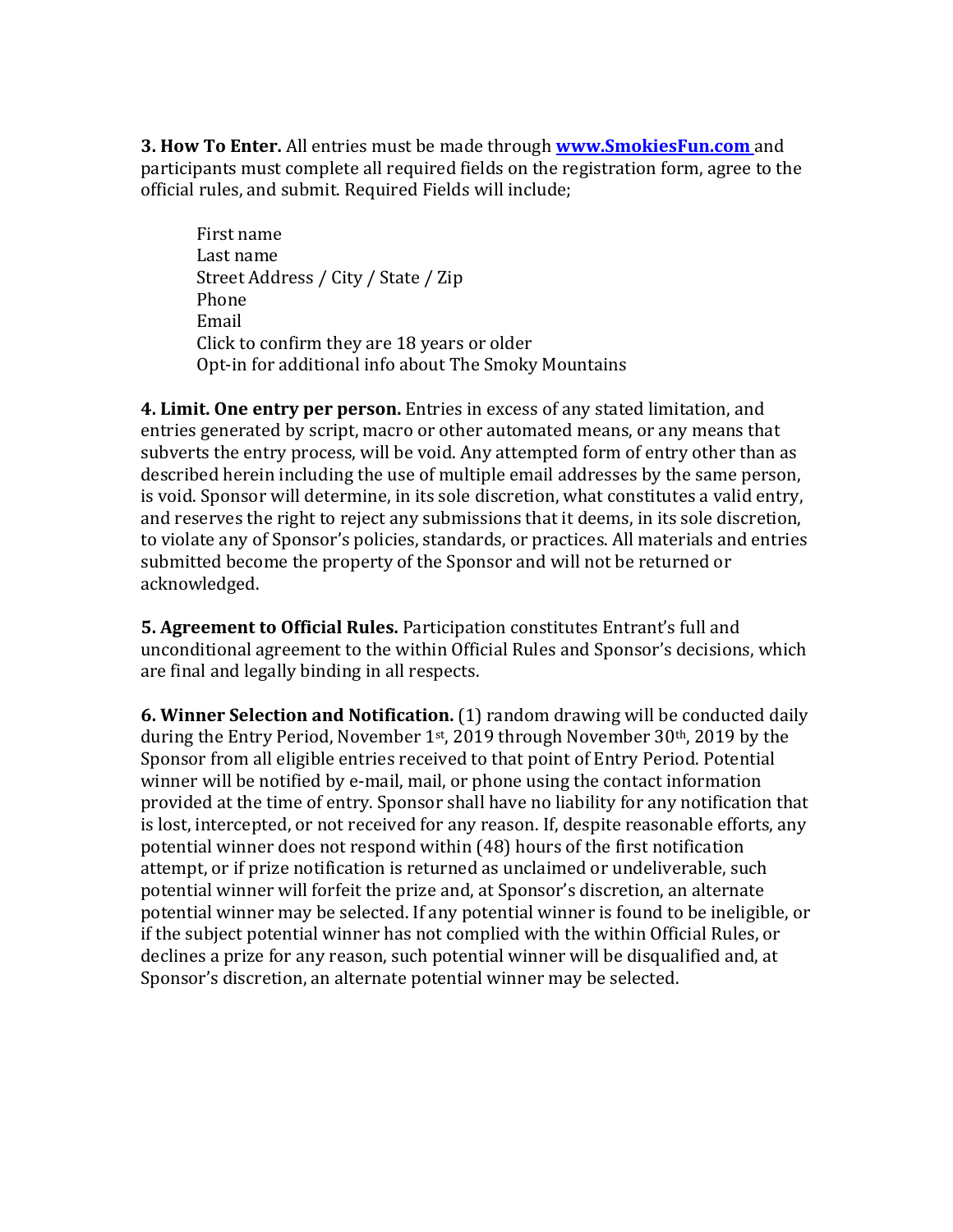**7.** Daily Winners. There will be (29 total/ 1 per day) daily winners awarded November 1<sup>st</sup>, 2019 through November 29<sup>th</sup>, 2019. Daily prizes include: **Smoky Mountain area attraction passes, promotional merchandise and gifts** with daily value equal to or lesser than \$150 per day.

**8.** Grand Prize. There will be one (1) Grand Prize Package awarded following the conclusion of the Sweepstakes, on or about November 30<sup>th</sup>, 2019. The **Grand Prize Package will include the following:** 

- 2 night stay at Premier Log Cabin for up to 4 individuals (based on availability, restrictions/blackout dates may apply)
- VIP Pass for  $(4)$  to  $(20+)$  Pigeon Forge attractions and theaters
- VIP Pass for  $(4)$  to  $(30+)$  Gatlinburg attractions

## Approximate retail value of this Grand Prize package: \$ 5,000

- $\cdot \cdot$  The prizes listed above are non-exchangeable, non-transferable, and is not redeemable for cash or other prizes.
- $\triangle$  The Grand Prize Winner is solely responsible for all travel arrangements and expenses for their person and their guests.
- $\triangle$  The Grand Prize Winner is solely responsible for all other costs and expenses associated with and/or not specifically included in the prize.

The potential winners may be required to sign  $(a)$  an Affidavit of Eligibility,  $(b)$  an Agreement of Publicity (granting Sponsor the right to use the name and image of the winner for advertising and promotion purposes),  $(c)$  a liability release, and  $(d)$  a form W-9, Taxpayer Request for Identification, and return each of the properly executed documents to the Sponsor within seven (7) days of attempted notification as a condition of awarding the prize. A potential winner who satisfies all of the Sweepstakes requirements, including without limitation, those set forth in this paragraph, will be designated the official winner (the "Winner"). Winner's travel companions may (at the Sponsor's sole discretion) be required to sign travel and liability release form.

The Winner(s) will not receive the difference between the actual and approximate retail value of the prize.

The Winner(s) will not receive the difference between the actual and approximate retail value of the prize if less than four persons take part in the Grand Prize Package. Sponsor will not replace any lost, mutilated, or stolen prizes, tickets or passes. Prizes are not transferable, non-refundable, and no substitutions will be made except as provided herein, in the Sponsor's sole discretion. Prizes are not redeemable for cash. Sponsor reserves the right to substitute a particular prize for one of comparable or greater value. Winners are responsible for any and all applicable local, state, and/or federal taxes and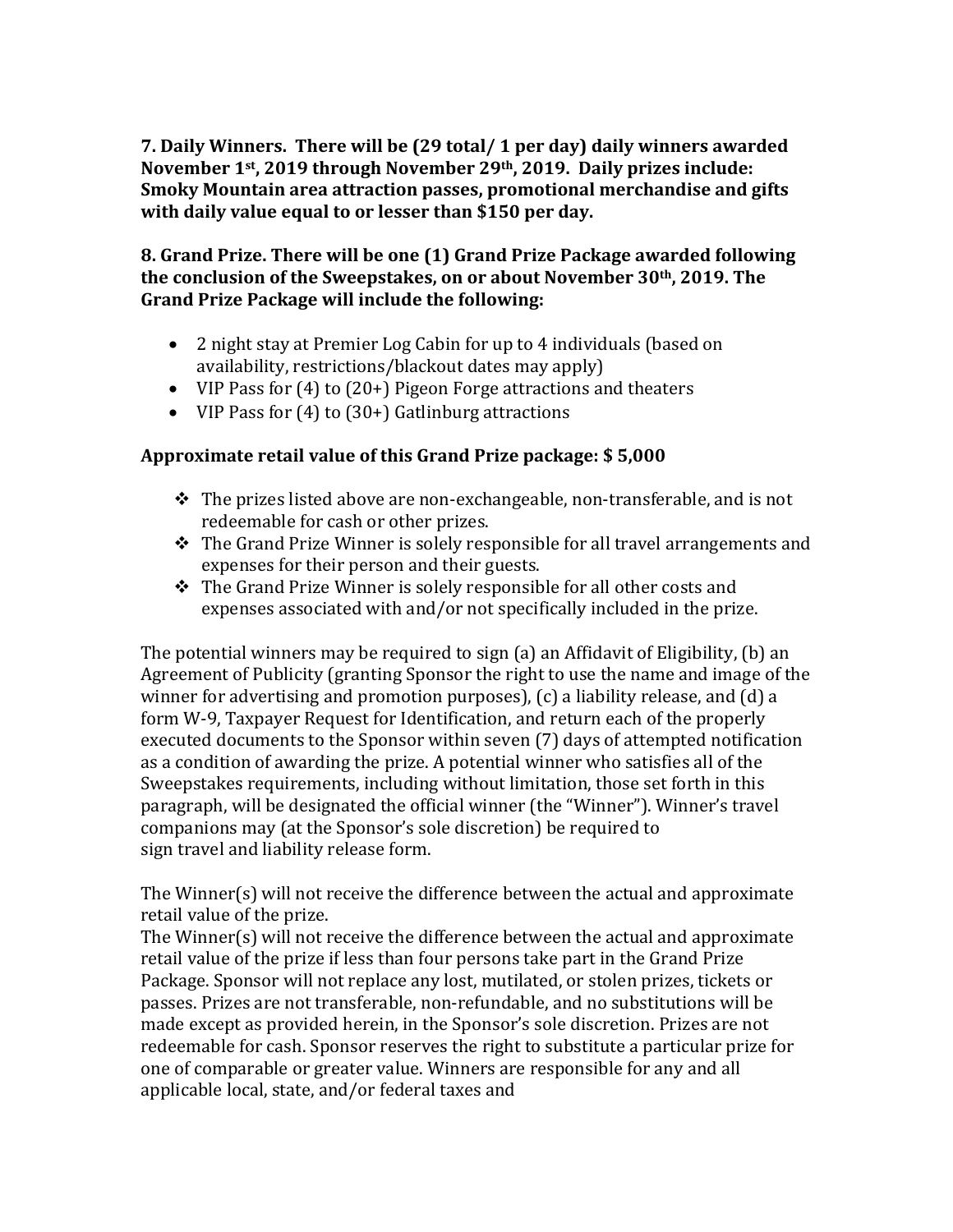fees arising from any prize award.

**8. Disclaimer.** Sponsor makes no warranties, and hereby disclaims any and all warranties, express or implied, concerning any prize furnished in connection with the Sweepstakes. WITHOUT LIMITING THE GENERALITY OF THE FOREGOING, PRIZES ARE PROVIDED "AS IS" WITHOUT WARRANTY OF ANY KIND, EITHER EXPRESS OR IMPLIED, AND SPONSORS HEREBY DISCLAIMS ALL SUCH WARRANTIES, INCLUDING BUT NOT LIMITED TO, THE IMPLIED WARRANTIES OF MERCHANTABILITY, FITNESS FOR A PARTICULAR PURPOSE AND/OR NON-INFRINGEMENT.

**9. Winner Publicity Requirements.** Acceptance of the prize shall constitute the Winner's agreement and consent for Sponsor and its designees to use winner's name, likeness, photo (including, without limitation, Facebook® profile photo), avatar, and/or prize information (including, without limitation, city and state of residence) in connection with this Sweepstakes for promotional, advertising or other purposes, in any manner, worldwide, in any and all media, whether now known or hereafter devised, including the Internet, without limitation and without further payment, notification, permission or other consideration, except where prohibited by law.

## 10. Release of Liability / Conditions of Participation.

A. Transmission of Information. Sponsor and each of their respective officers, directors, employees, agents, affiliates, successors, and assigns (all collectively the "Released Parties") are not responsible for:  $(1)$  any incorrect or inaccurate information, whether caused by Entrant, printing, typographical or other errors, or by any of the equipment or programming associated with or utilized in the Sweepstakes; (2) technical failures of any kind, including, but not limited to, malfunctions, interruptions, or disconnections in phone lines or network hardware or software; (3) unauthorized human intervention in any part of the entry process or the Sweepstakes; (4) printing, typographical, technical, computer, network or human error which may occur in (a) the administration of the Sweepstakes, (b) the uploading, processing, or random selection of entries,  $(c)$ the announcement of the Winner or potential winner, or (d) the prizes or any Sweepstakes-related materials; (5) late, lost, garbled, misdirected, inaccurate, incorrect, undeliverable, damaged or stolen entries or mail; (6) costs associated with claiming or redeeming the prizes; and/or (7) losses or damages resulting from an Entrant's connection to the internet via any of the websites referenced herein. The Released Parties are not responsible for any (a) incorrect, mis-transcribed, mis-directed or undeliverable entries or e-mail transmissions,  $(b)$ incorrect announcements, (c) technical problems, including, without limitation, malfunctions of computer systems, servers, providers, or any hardware/software, (d) lost or unavailable network connections or failed, incomplete, garbled or delayed computer transmission, or  $(e)$  combination of any of the foregoing. Sponsor assumes no responsibility for (i) late, lost, incomplete, inaccurate or damaged entries, (ii) undeliverable e-mails resulting from any form of active or passive e-mail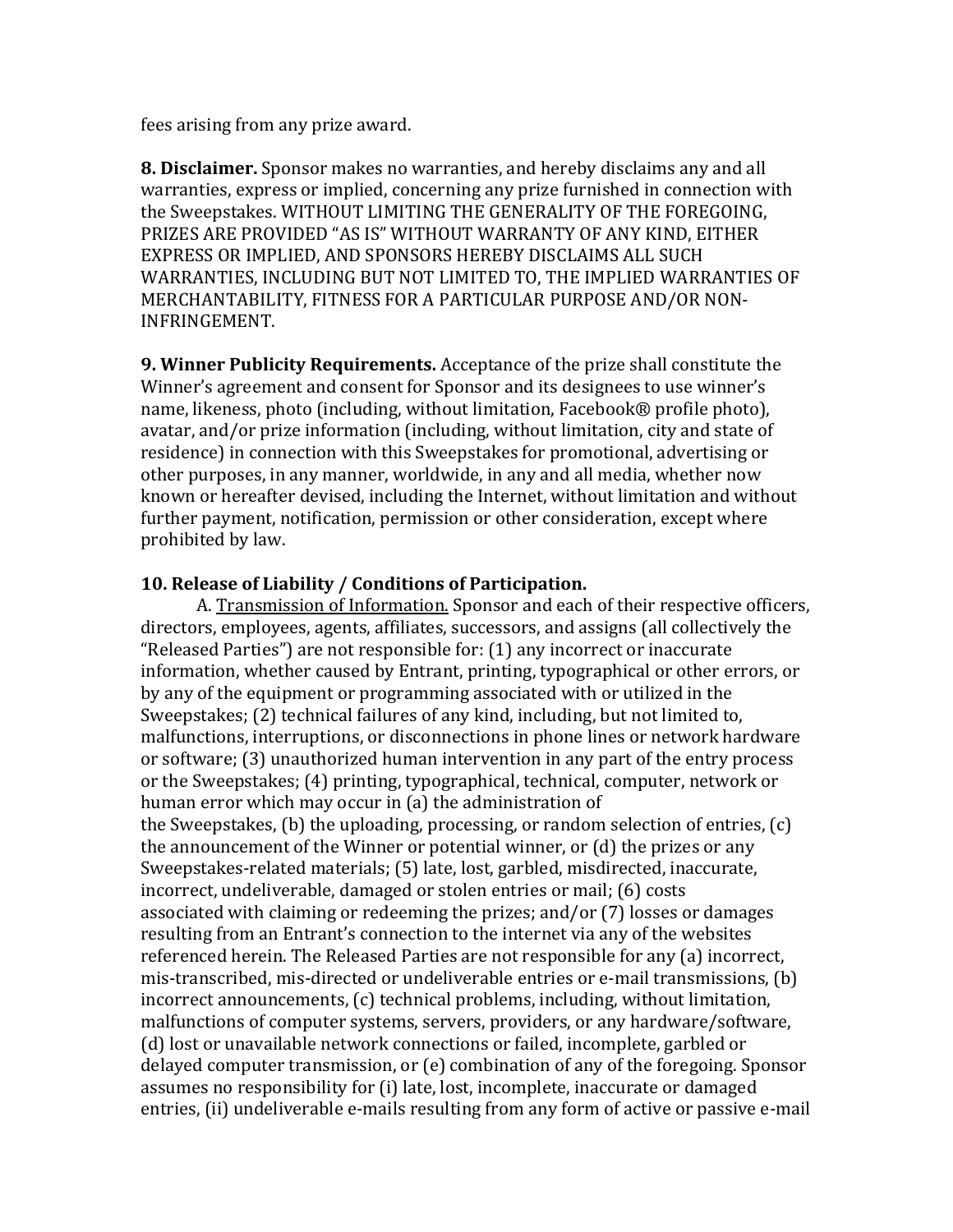filtering by a user's internet service provider and/or e-mail client, or (iii) insufficient space in user's e-mail account to receive e-mail. Sponsor shall not be responsible for any damage (whether material or non-material) caused to Entrant's computer equipment or to data, which is stored on such equipment, or to Entrant's personal, professional or commercial activities. Proof of submitting entries will not be deemed to be proof of receipt by Sponsor.

B. Fraud; Reservation of Rights. Sponsor reserves the right to cancel, suspend, and/or modify this Sweepstakes, or any part of it, if any fraud, technical failures, or any other factors impair the integrity or proper functioning of the Sweepstakes, as determined by Sponsor in its sole discretion. If terminated, Sponsor may, in its sole discretion, determine winners from among all non-suspect, eligible entries received up to time of such action or as otherwise deemed fair and appropriate by Sponsor. Sponsor, in its sole discretion, reserves the right to disqualify any individual it finds to be (a) tampering with the entry process or the operation of the Sweepstakes, (b) acting in violation of the Official Rules of this or any other promotion, or  $(c)$  acting in an unsportsmanlike or disruptive manner, and to void all associated entries. The preceding remedy in no way precludes Sponsor from taking other actions against such individuals so as to protect its rights. Sponsor's failure to enforce any provision of these Official Rules in a given circumstance does not constitute the waiver of such provision.

C. Release and Indemnity. By participating, Entrant hereby releases the Released Parties, and agrees to indemnify, defend, and hold the Released Parties, and the other persons and entities involved in the development, production, and/or administration of the Sweepstakes, harmless, from any and all liability for losses, harm, damage, injury, costs, fees, and expenses, including without limitation, property damage, personal injury (including emotional distress), and/or death, arising from participating in the Sweepstakes, any Sweepstakes-related activity, and/or acceptance, receipt, possession or use/misuse of any prize, and for any claims or causes of action based on publicity rights, defamation, or invasion of privacy and merchandise delivery.

**11. Force Majeure.** If, for any reason, the Sweepstakes (or any part thereof) is not capable of running as planned by reason of computer virus, bug, system malfunction, tampering, unauthorized intervention, fraud, technical failures, fire, flood, earthquake, storm or other natural cataclysm, riot, strike, terrorist activity, civil commotion, governmental regulation, or any other causes beyond the control of Sponsor which, in its sole opinion, corrupts or affects the administration, security, fairness, integrity or proper conduct of the Sweepstakes (or any part thereof), Sponsor reserves the right, in its sole discretion, to cancel, terminate, modify or suspend the Sweepstakes, or to thereafter conduct the Sweepstakes by selecting the prize winner(s) for affected Sweepstakes drawing from among all eligible entries received for such affected Sweepstakes drawing prior to the action taken by Sponsor or otherwise in a manner which is fair, equitable and in accordance with these Official Rules, as determined by Sponsor in its sole discretion.